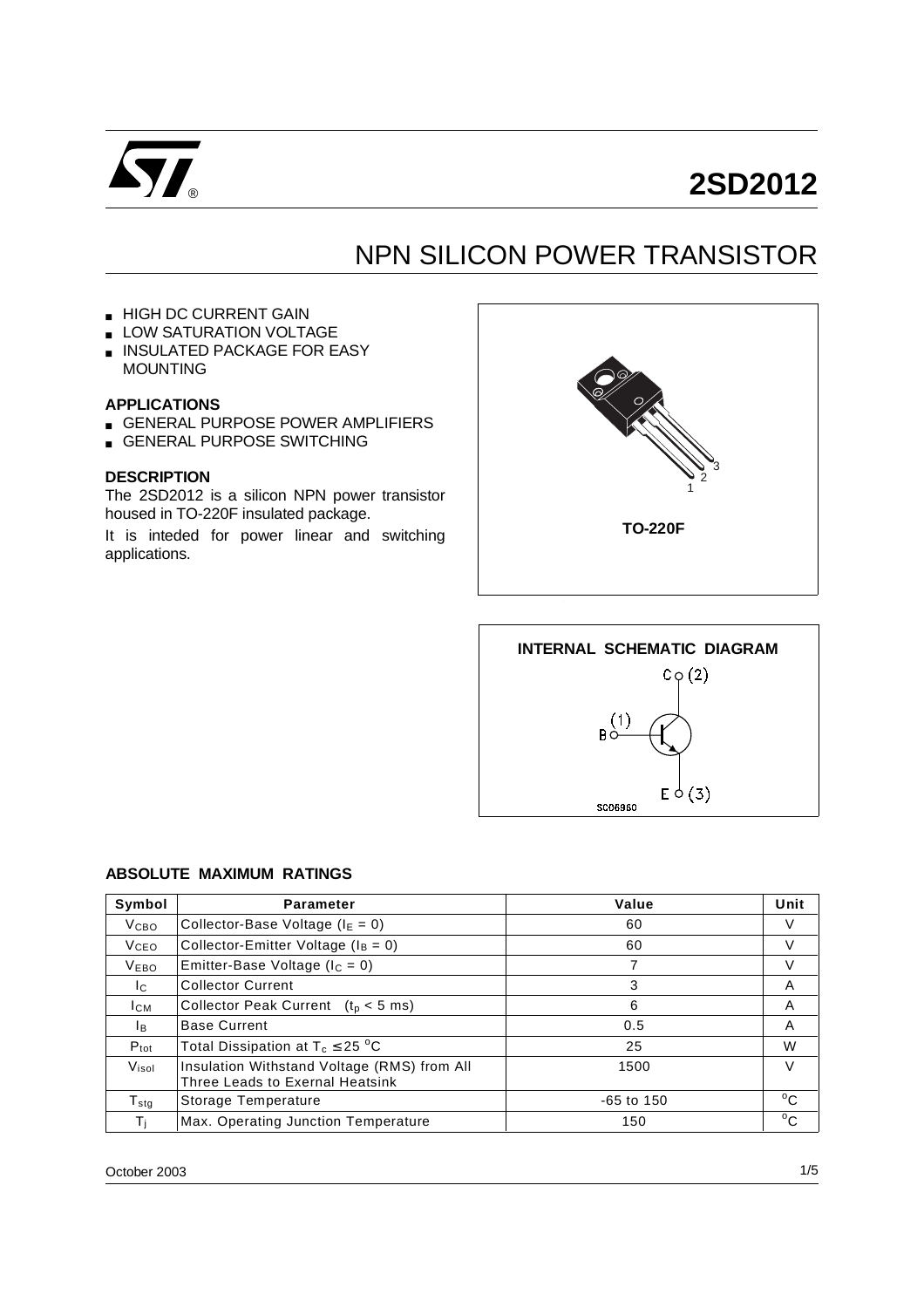## **THERMAL DATA**

|  | K <sub>thj-case</sub> | Thermal Resistance Junction-case | Max |  | $\Lambda$<br>$\sigma$<br>$\cup$ /V |
|--|-----------------------|----------------------------------|-----|--|------------------------------------|
|--|-----------------------|----------------------------------|-----|--|------------------------------------|

## **ELECTRICAL CHARACTERISTICS** ( $T_{\text{case}} = 25 \text{ °C}$  unless otherwise specified)

| Symbol           | <b>Parameter</b>                                             | <b>Test Conditions</b>    |                                  | Min.      | Typ. | Max. | Unit       |
|------------------|--------------------------------------------------------------|---------------------------|----------------------------------|-----------|------|------|------------|
| Ісво             | <b>Collector Cut-off</b><br>Current ( $I_E = 0$ )            | $V_{CB} = 60 V$           |                                  |           |      | 100  | μA         |
| <b>LEBO</b>      | <b>Emitter Cut-off Current</b><br>$(lC = 0)$                 | $V_{FB}$ = 7 V            |                                  |           |      | 100  | μA         |
| $V_{(BR)CEO*}$   | Collector-Emitter<br><b>Breakdown Voltage</b><br>$(I_B = 0)$ | $I_c = 50$ mA             |                                  | 60        |      |      | $\vee$     |
| $VCE(sat)*$      | Collector-Emitter<br><b>Saturation Voltage</b>               | $IC = 2 A$                | $I_B = 0.2 A$                    |           | 0.4  | 1    | $\vee$     |
| $V_{BF}$ *       | Base-Emitter Voltage                                         | $c = 0.5 A$               | $VCF = 5 V$                      |           | 0.75 | 1    | $\vee$     |
| $h_{FE}$         | DC Current Gain                                              | $c = 0.5 A$<br>$c = 2A$   | $V_{CE} = 5 V$<br>$V_{CE} = 5 V$ | 100<br>20 |      | 320  |            |
| fτ               | <b>Transition frequency</b>                                  | $V_{CE} = 5 V$            | $c = 0.5 A$                      |           | 3    |      | <b>MHz</b> |
| C <sub>CBO</sub> | Collector-Base<br>Capacitance                                | $V_{CB} = 10 V$ $I_F = 0$ | $f = 1$ MHz                      |           | 35   |      | pF         |

∗ Pulsed: Pulse duration = 300 µs, duty cycle ≤ 2 %

Safe Operating Area **Derating Curve** Derating Curve



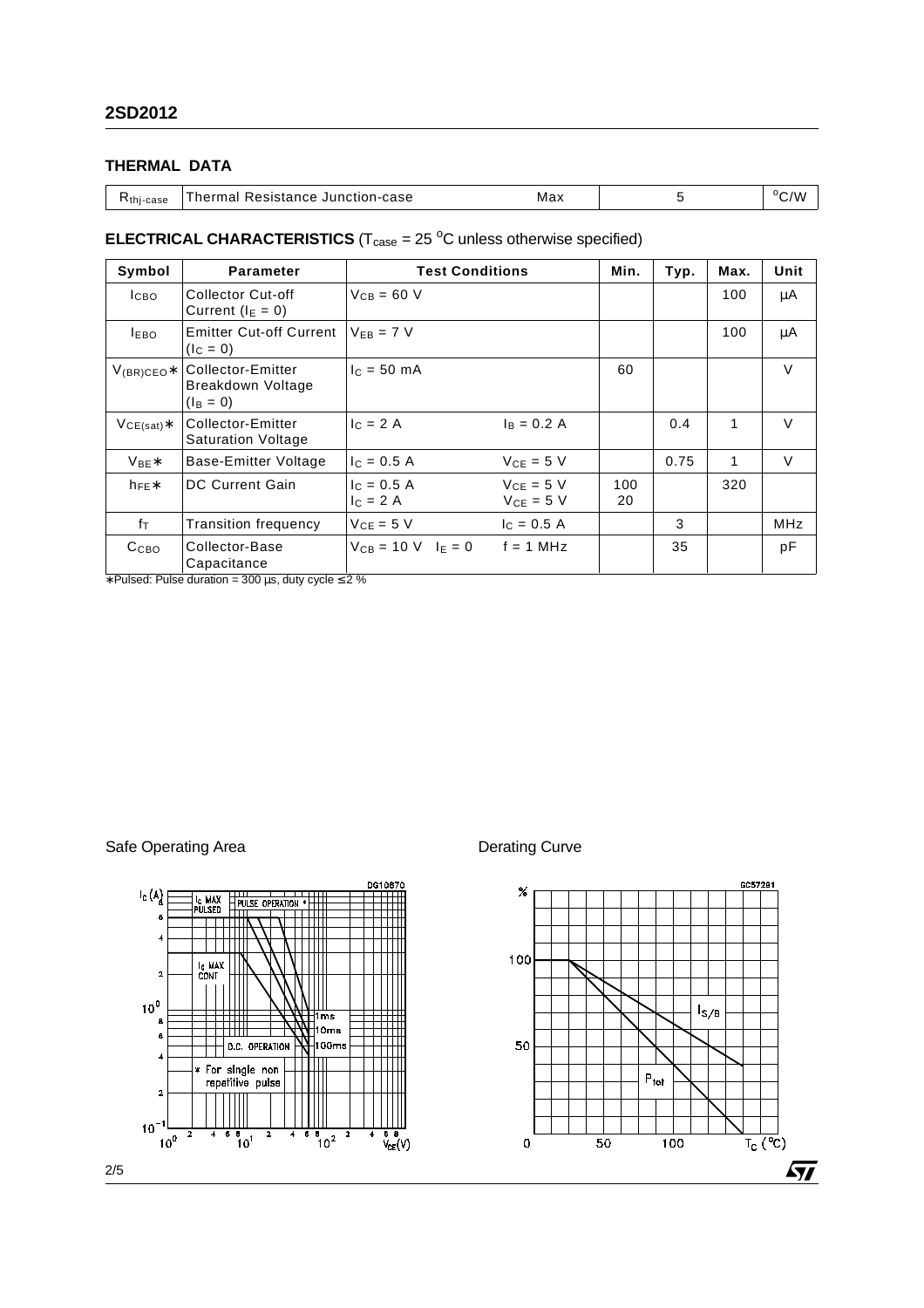### DC Current Gain



Base Emitter On Voltage



Collector Emitter Saturation Voltage



 $\sqrt{27}$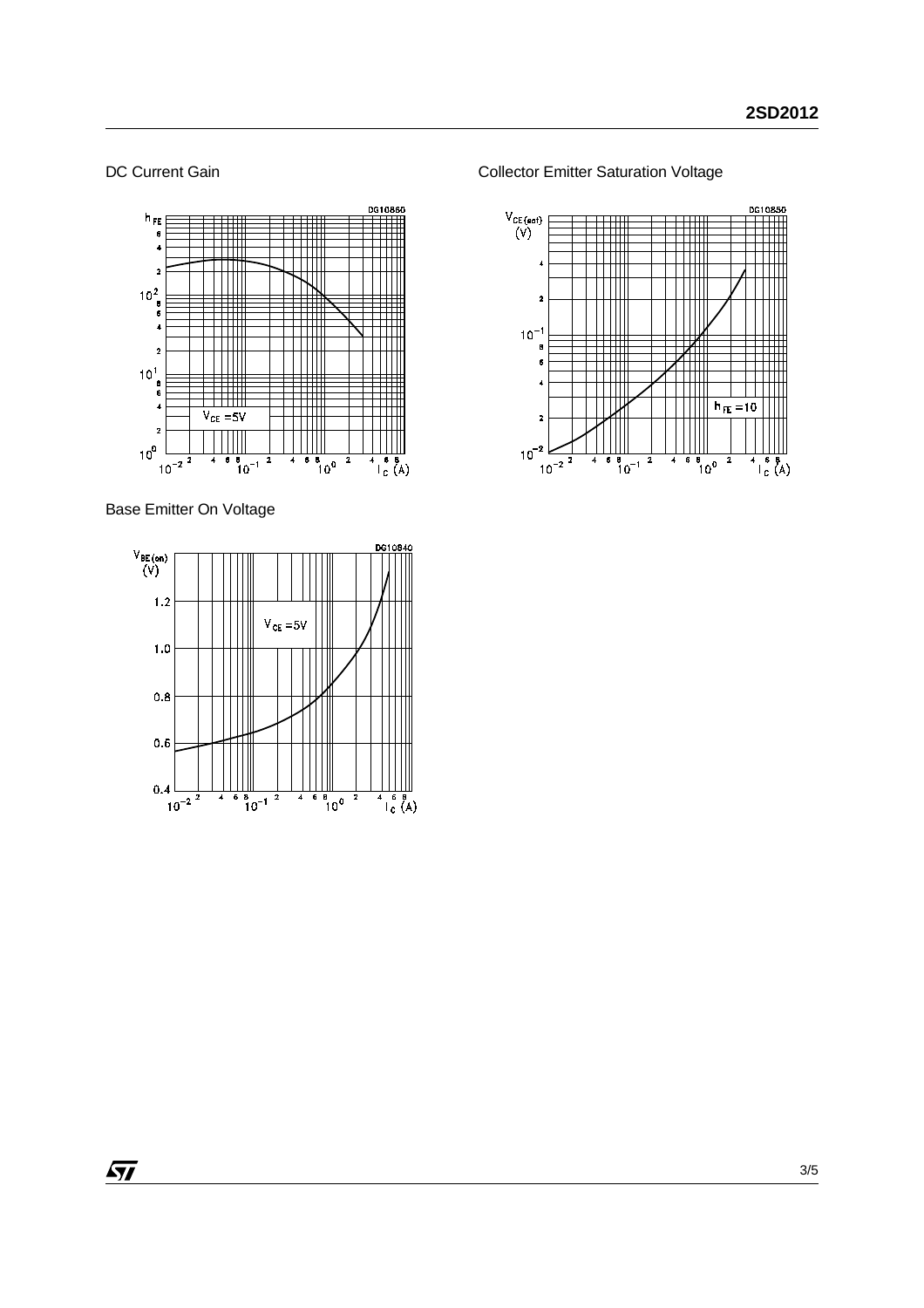## **2SD2012**

|                | mm    |       |       | inch  |       |       |  |
|----------------|-------|-------|-------|-------|-------|-------|--|
| DIM.           | MIN.  | TYP.  | MAX.  | MIN.  | TYP.  | MAX.  |  |
| A              | 4.50  |       | 4.90  | 0.177 |       | 0.193 |  |
| B              | 2.34  |       | 2.74  | 0.092 |       | 0.108 |  |
| D              | 2.56  |       | 2.96  | 0.101 |       | 0.117 |  |
| E              | 0.45  | 0.50  | 0.60  | 0.018 | 0.020 | 0.024 |  |
| F              | 0.70  |       | 0.90  | 0.028 |       | 0.035 |  |
| F <sub>1</sub> |       |       | 1.47  |       |       | 0.058 |  |
| G              |       | 5.08  |       |       | 0.200 |       |  |
| G <sub>1</sub> | 2.34  | 2.54  | 2.74  | 0.092 | 0.100 | 0.108 |  |
| H              | 9.96  |       | 10.36 | 0.392 |       | 0.408 |  |
| L2             |       | 15.80 |       |       | 0.622 |       |  |
| L4             | 9.45  |       | 10.05 | 0.372 |       | 0.396 |  |
| L6             | 15.67 |       | 16.07 | 0.617 |       | 0.633 |  |
| L7             | 8.99  |       | 9.39  | 0.354 |       | 0.370 |  |
| L8             |       | 3.30  |       |       | 0.130 |       |  |
| Dia            | 3.08  |       | 3.28  | 0.121 |       | 0.129 |  |





4/5